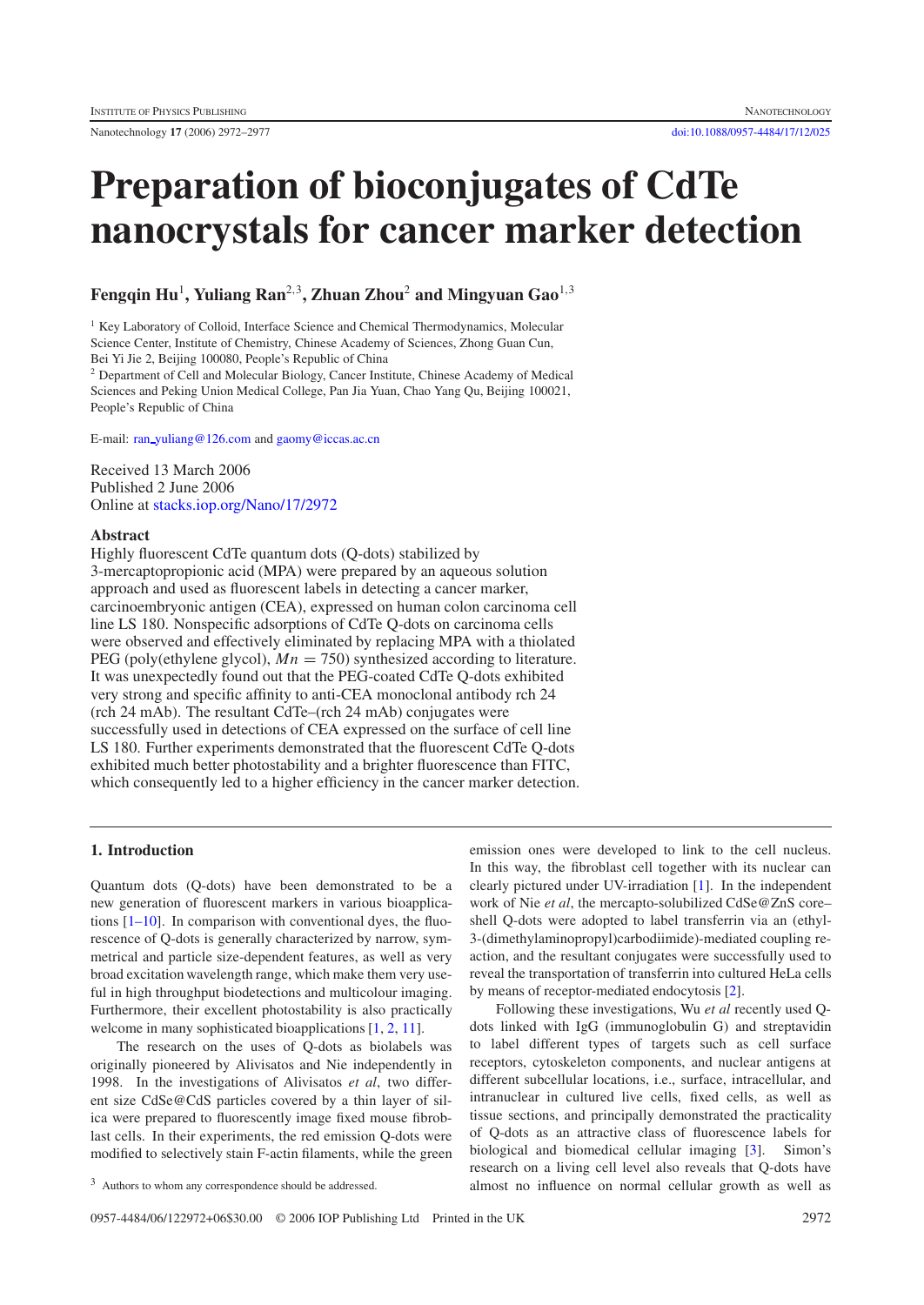Preparation of bioconjugates of CdTe nanocrystals for cancer marker detection

development during quite a long period of time [\[5\]](#page-4-4). Nie's investigations further demonstrated that Q-dots as fluorescent markers can even be used directly in living animals [\[4\]](#page-4-5). In addition, it was demonstrated the cytotoxicity of Q-dots was significantly reduced by coating the surface of Q-dots with ZnS or protein [\[12,](#page-4-6) [13\]](#page-4-7). These exciting results indeed provide new possibilities by using Q-dots to investigate quite a range of phenomena in cells, developmental biology, cancer targeting and imaging that have not been explored due to the lack of suitable fluorescent labels.

Although the excellent optical properties of Q-dots have already promised a great number of bioapplications, to use Q-dots as fluorescent markers, the preparation of durable and highly fluorescent Q-dots is the very first step. So far, there are mainly two types of synthetic route that have maturely developed for synthesizing highly fluorescent Q-dots. The first is based on the TOP/TOPO (tri-*n*-octylphosphine/tri-*n*octylphosphine oxide) method invented by Bawendi [\[14\]](#page-4-8). It is a high-temperature approach and the direct products, in most cases CdSe Q-dots, are only soluble in nonpolar solvents. The second adopts water-soluble thiol molecules as the particlestabilizing agents and the preparations can be conducted directly in water. The excellent aqueous solubility of the direct products, typically CdTe nanocrystals, should make them superior to CdSe Q-dots prepared by the TOP/TOPO method as biolabels.

The second step towards the bioapplications of Q-dots is to effectively couple Q-dots with biomolecules meanwhile maintaining their optical properties and biological functions. In general, this step requires the water solubility of Qdots and the availability of functional moieties on the Qdot surface to interact with biomolecules. To achieve water solubility and obtain surface reactive moieties are sophisticated for CdSe Q-dots prepared by the TOP/TOPO method. Nonetheless, they remain the most successfully used Q-dots in various bioapplications so far [\[1–6,](#page-4-0) [15\]](#page-4-9). Typically the bioconjugates of Q-dots can be obtained mainly by two types of method. The first relies on covalent bonds formed by chemical reactions [\[1–4,](#page-4-0) [16\]](#page-4-10), while the second is dependent on weaker interactions between Q-dot probes and biomolecules, such as electrostatic interactions [\[5,](#page-4-4) [17–19\]](#page-4-11), hydrophobic attractions [\[17\]](#page-4-11), and coordination of histidine residues to metal ions [\[20\]](#page-5-0).

In comparison with the preparations of Q-dot bioconjugates, nonspecific labelling is much less investigated or reported, although the nonspecific adsorptions of Q-dots on nuclear membrane [\[1\]](#page-4-0), liver, and spleen [\[21,](#page-5-1) [22\]](#page-5-2) have already been observed. Therefore, to eliminate nonspecific adsorption has become an equally important issue to be taken into consideration in the applications of Q-dot bioconjugates.

In this paper, we report our investigations on the detection of carcinoembryonic antigen (CEA), a cancer marker, by using CdTe nanocrystals as fluorescent labels. The CdTe Q-dots stabilized by 3-mercaptopropionic acid were directly synthesized in water. A nonspecific adsorption of CdTe Q-dots on carcinoma cells was observed and effectively eliminated by modifying the Q-dots with a thiolated PEG. Unexpectedly, it was observed that the anti-CEA monoclonal antibody rch 24 (rch 24 mAb) presents a very special and strong affinity to the PEG-modified CdTe Q-dots. The conjugates obtained just

by mixing the PEG-modified CdTe Q-dots with rch 24 mAb exhibited promising potentials in detecting cancer marker CEA expressed on the surface of the human colon carcinoma cell line LS 180.

## **2. Experimental section**

## *2.1. Chemicals and materials*

3-mercaptopropionic acid (MPA) (Aldrich, 99+%, product M5801), Al<sub>2</sub>Te<sub>3</sub> (CERAC Inc., 99.5%), CdCl<sub>2</sub>.2.5H<sub>2</sub>O (99+%), methoxypolyethylene glycol amine 750 (NH<sub>2</sub>-PEG 750) (Fluka, product No. 07964), 2-iminothiolane hydrochloride (Sigma, 98%, product No. I6256), paraformaldehyde (Sigma, product No. P6148), coomassie brilliant blue R-250 (Sigma, 99+%, product No. B-0149) are commercially available products and used as obtained. The chimeric anti-CEA monoclonal antibody rch 24 was gifted from Cancer Institute, Chinese Academy of Medical Sciences. FITC-conjugated sheep anti-human IgG was purchased from Vector. Dulbecco's Modified Eagle Media (DMEM) and Dulbecco's Modified Eagle Media/Ham's F12 media (DMEM/F12) were obtained from Invitrogen.

#### *2.2. Synthesis of fluorescent CdTe Q-dots*

The CdTe Q-dots were synthesized according to a synthetic route reported earlier  $[23]$ . Briefly, 1.039 g (4.55 mmol) of  $CdCl<sub>2</sub>·2.5H<sub>2</sub>O$  was dissolved in 350 ml of water, and then 0.96 ml (10.92 mmol) MPA was added under stirring. After the pH of the mixture was adjusted to 11.2 by using 1 M NaOH, the solution was bubbled for 30 min by  $N_2$ . Under stirring, H<sub>2</sub>Te gas (generated by the reaction of 0.389 g  $(0.89 \text{ mmol})$  of Al<sub>2</sub>Te<sub>3</sub> lumps with 30–40 ml of 0.5 M  $H_2SO_4$  under N<sub>2</sub> atmosphere) carried by nitrogen flow was introduced. The reaction between  $Te^{2-}$  and  $Cd^{2+}$  was allowed for approximately 20 min at room temperature. The fluorescent CdTe Q-dots were finally obtained by refluxing the reaction mixture for a certain period of time. The CdTe Q-dots with a luminescence peak centred at 632 nm were purified by a G25- Superfine column before further experiments.

#### *2.3. Preparation of PEG-modified CdTe Q-dots*

First, thiolated PEG was prepared by a reaction between NH2-PEG 750 and 2-iminothiolane hydrochloride in a PBS (137 mM NaCl, 2.7 mM KCl, 10 mM phosphate buffer) solution of pH 7.4 [\[21\]](#page-5-1). Typically, the molar ratio between NH2-PEG 750 and 2-iminothiolane hydrochloride was set to 1:1 and the reaction time was 1 h. Then MPA-capped CdTe Qdots were mixed with the thiolated PEG in PBS to exchange the MPA molecules on the Q-dot surface. This exchange reaction typically lasted for more than 12 h at room temperature. In order to tune the surface coverage of PEG, three molar ratios, i.e., 2:6, 3:6, and 4:6, between thiolated PEG and CdTe Q-dots were chosen to generate three different PEG-modified CdTe Qdot samples. Finally, the three samples were purified through a G25-Superfine column and used for further experiments.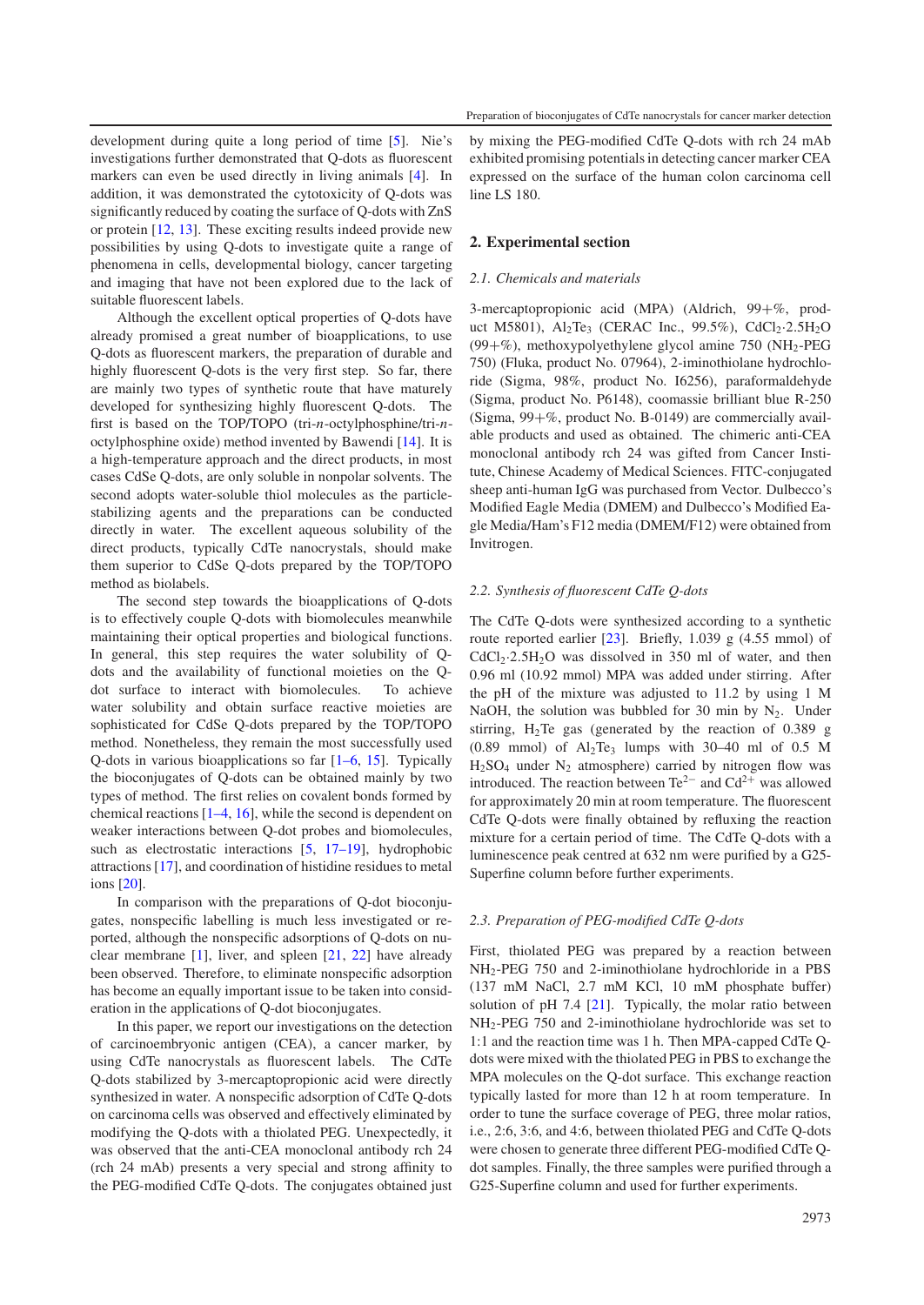<span id="page-2-0"></span>

**Figure 1.** Absorption and fluorescence spectra of a series of CdTe Q-dots prepared by an aqueous solution approach. The spectra in solid lines were recorded from the CdTe Q-dots used in the current investigations.

## *2.4. Preparation of Q-dot bioconjugates*

The Q-dot bioconjugates were prepared by incubating the mixture of the PEG-modified CdTe Q-dots and rch 24 mAb in PBS buffer for more than 12 h at room temperature under gentle stirring. The typical concentration of the PEG-modified CdTe Q-dots was 0.002 M and the concentration of rch 24 mAb was  $0.4 \text{ mg} \text{ ml}^{-1}$ .

#### *2.5. Immunofluorescence detection of carcinoma cells*

The procedure for detecting LS 180 cells which were CEApositive ran as follows. Typically, LS 180 cells were first washed three times with PBS, then approximately  $2 \times 10^6$  cells were incubated with  $120 \mu$ l CdTe-(rch 24 mAb) conjugates under gently stirring. The incubation temperature was set to 37 °C. After approximately 1 h, the mixture was subject to a centrifugation to collect cells that were subsequently washed by PBS buffer three times. The finally obtained cells were suspended in 50% (vol*/*vol) glycerol–PBS for further measurements. For the immunofluorescence experiment, one drop of the cell suspension was placed on a glass slide and examined and imaged under a fluorescence microscope. Normally each experiment was repeated three times.

## *2.6. Cell culture and fixation*

Human colon carcinoma cell line LS 180 and human lung carcinoma cell line GLC-82 were chosen in the detection experiments. Cells were cultured on glass chamber slides in DMEM/F12 (for LS 180) or DMEM (for GLC-82) supplemented with 10% fetal bovine serum and penicillin/streptomycin. All cells were grown at 37 ◦C under an atmosphere containing  $5\%$  CO<sub>2</sub>. When cell lines were grown to 80% confluency, they were detached by using 0.25% typsin/0.03% EDTA and fixed with 4% paraformaldehyde for 30 min at room temperature.

#### *2.7. Gel electrophoresis*

5% polyacrylamide separating gel was used. The gel was run at 10 V cm<sup>-1</sup> with a running buffer composed of 25 mM Tris,

<span id="page-2-1"></span>

**Figure 2.** Bright field images (left row) and dark field images (right row, taken under UV light) of LS 180 cells after incubations with PEG-coated CdTe Q-dots obtained by thiolated PEG to CdTe feed ratios of 0:6 (a), 2:6 (b), 3:6 (c), and 4:6 (d). The scale bar corresponds to 20  $\mu$ m.

0.192 M glycine, 0.1% SDS. After the electrophoresis was finished, the gel was stained overnight in a mixture of 0.1% coomassie brilliant blue R-250, 40% methanol and 7% glacial acetic acid and then destained in the same solution without coomassie brilliant blue R-250.

#### *2.8. Characterizations*

Gel electrophoresis was assayed using a Tanon GIS-2008 analytical system (Tanon Technical Co. Ltd, China). The cancer marker detections were performed using an Olympus IX71 fluorescence microscope equipped with a cooled chargecoupled device (CCD) camera. Images capturing and processing were done by using DVCView software (version 2.2.8, DVC company).

# **3. Results and discussion**

Figure [1](#page-2-0) shows the absorption and fluorescence spectra of a series of differently sized CdTe Q-dots prepared by the aqueous synthetic approach. The particle sample used in the current investigations exhibits a symmetrical emission centred around 632 nm, which gives rise to a red fluorescence colour under an irradiation below 450 nm. Its fluorescence quantum yield was 31% using Rhodamin 6G as fluorescence standard. Since MPA was used as the surface capping molecule, the Q-dot surface was rich in free carboxylic groups, making the Q-dots perfect candidates as biomarkers.

Since nonspecific adsorptions of Q-dots on nuclear membrane [\[1\]](#page-4-0), liver, and spleen [\[21,](#page-5-1) [22\]](#page-5-2) have already been observed, the nonspecific interactions between CdTe Qdots and carcinoma cells were examined first before further experiments. In a typical test, MPA-capped CdTe Q-dots were incubated with LS 180 cells for 1 h. It was found out that the LS 180 cells were heavily stained by CdTe Q-dots (figure  $2(a)$  $2(a)$ ), indicating that MPA-capped CdTe Q-dots have strong nonspecific interactions with LS 180 cells. Therefore, to eliminate the nonspecific adsorptions becomes the first problem to resolve.

PEG is a widely used biocompatible material known to have good resistance to nonspecific bindings with biological molecules [\[7,](#page-4-12) [21,](#page-5-1) [22,](#page-5-2) [24–28\]](#page-5-4). By encapsulating nanocrystals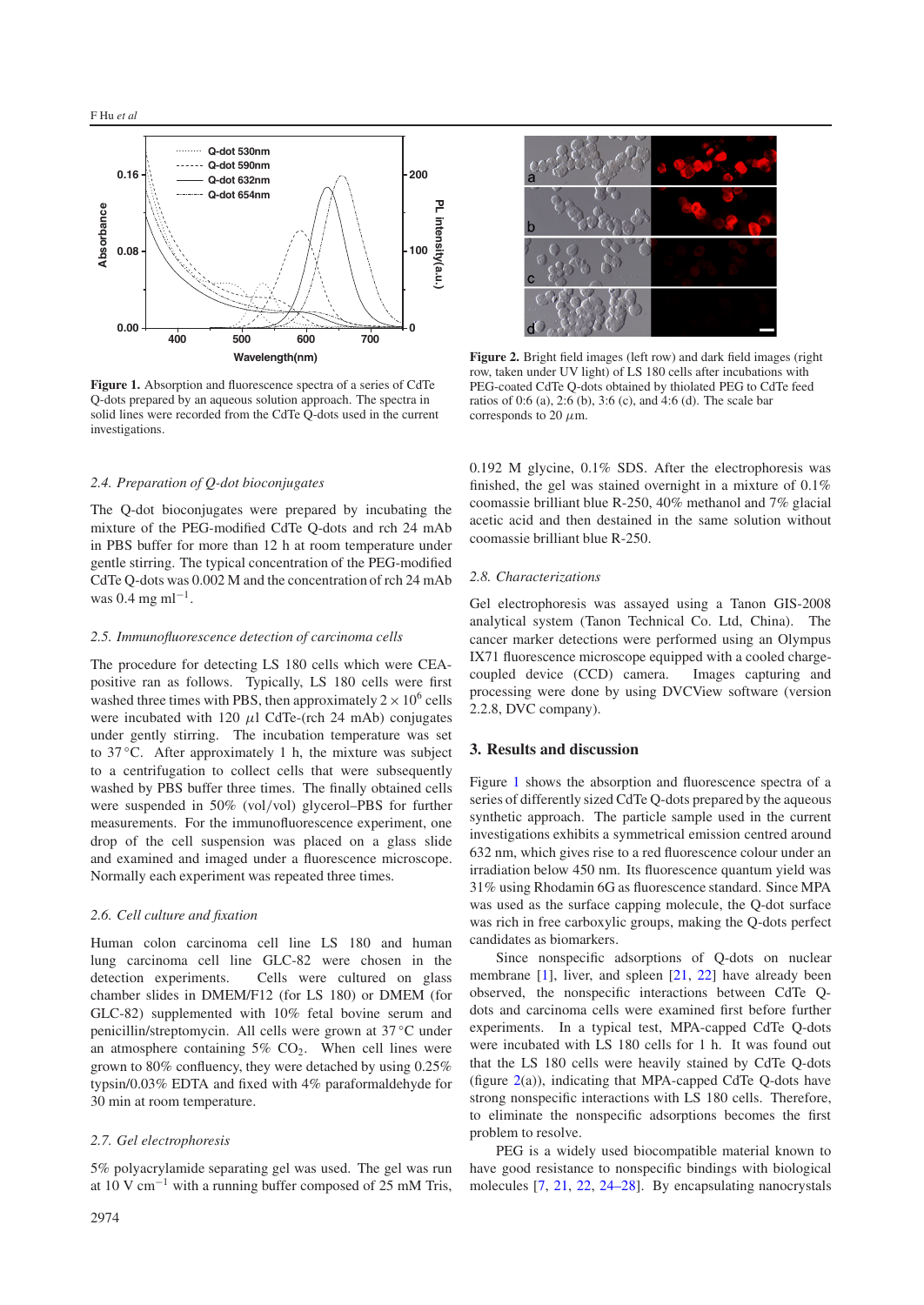<span id="page-3-0"></span>

**Figure 3.** 5% SDS-PAGE (sodium dodecyl sulphate-polyacrylamide gel electrophoresis) of CdTe–(rch 24 mAb) bioconjugates (lane 1), CdTe Q-dots (lane 2), rch 24 mAb (lane 3) and a standard protein ladder (lane 4). The left panel is a fluorescence image and the right panel is bright field image obtained after staining the gel with coomassie blue. Molecular weights marked on right-hand side image are in kiloDaltons.

in phospholipid block-copolymer micelles which possess a dense layer of PEG locating at the outmost surface, Dubertret *et al* have successfully obtained composite particles which can be used in both *in vivo* and *in vitro* imaging due to a great reduction in nonspecific adsorption [\[7\]](#page-4-12). In investigations of Akerman *et al*, PEG coating was also demonstrated to be effective in eliminating the nonspecific uptake of Q-dots into the liver and spleen [\[21\]](#page-5-1). According to these investigations, PEG was also chosen in the current investigations to modify the MPA-coated Q-dots in order to eliminate their nonspecific adsorptions. Thiolated PEG 750 was first prepared according to reference via a reaction between  $NH<sub>2</sub>$ -PEG 750 and 2iminothiolane hydrochloride [\[21\]](#page-5-1), and then used to replace the MPA on the Q-dot surface. The surface coverage of PEG was controlled by varying the feed molar ratio between the thiolated PEG and Q-dots. The results shown in figures [2\(](#page-2-1)b)–(d) clearly demonstrate that nonspecific interactions between CdTe Qdots and carcinoma cells can dramatically be weakened by increasing the ratio of thiolated PEG to CdTe Q-dots and finally be eliminated (figure  $2(d)$  $2(d)$ ) when the ratio reaches 4:6.

The next step towards the detection of the carcinoma cells is to couple the Q-dots with an antibody which can specifically target the marker expressed on the carcinoma cells. In the current experiments, anti-CEA monoclonal antibody rch 24 (rch 24 mAb) was chosen for detecting human colon carcinoma cell line LS 180 with CEA being expressed on the cell surface. Although the CdTe Q-dots were coated by the thiolated PEG, there is no reason to believe that MPA was completely replaced. Therefore the carboxylic residues may still be utilizable for covalently linking antibody. Unexpectedly, it was found out during the amidation reaction that rch 24 mAb presented very special and strong affinity to PEG-modified CdTe Q-dots, which therefore provided a more convenient way to couple CdTe Q-dots with rch 24 mAb. The feasibility of this approach was confirmed by gel electrophoresis. Two types of image were taken from the same gel after electrophoresis to identify the effectiveness of the coupling reaction. A comparison of a fluorescence image and an image obtained by staining the gel with coomassie blue is shown in figure [3.](#page-3-0) Lanes 1, 2, 3 and 4 were filled

<span id="page-3-1"></span>

**Figure 4.** Bright field images (left row) and dark field images (right row, taken under UV light) of CEA-positive LS 180 cells obtained after incubations with the CdTe–(rch 24 mAb) conjugates (a), PEG-modified CdTe Q-dots (b) and CdTe–(irrelevant antibody) conjugates (CdTe–IgG) (c), respectively. Images of CEA-negative GLC-82 cells obtained after incubation with the CdTe–(rch 24 mAb) conjugates are given at the bottom (d). The scale bar corresponds to  $20 \mu m$ .

with conjugates, CdTe Q-dots, rch 24 mAb and a standard protein ladder, respectively. Quite obviously, the fluorescence of CdTe Q-dots survived the electrophoresis, which allows an evaluation on the feasibility of the aforementioned conjugation process. In comparison with lane 2, lane 1 presents a very broad band with the nonoverlapping part being stainable by coomassie blue, which strongly suggests that the conjugation between CdTe Q-dots and antibody was successfully achieved even though a certain percentage of free CdTe Q-dots remained in the mixture. But this will not affect the following detection of carcinoma cells since the PEG-coated Q-dots which are not conjugated with antibody will not interact with carcinoma cells, as demonstrated above. In addition, the stained part of lane 1 presents a higher electrophoretic mobility than that of lane 3 (pure antibody), indicating that the antibody in lane 1 has an increased charge density and further supporting the successful conjugation between rch 24 mAb and CdTe Q-dots. In addition, it was also demonstrated that CdTe–IgG (normal human immunoglobulin G) conjugates, obtained in the same way, also presented a quite different electrophoretic behaviour in comparison with pure normal human IgG, suggesting that the current conjugation strategy was applicable not only for rch 24 mAb. It is reasonable to deduce that the coupling reactions were mainly driven by hydrogen bonding as there are an imine and a secondary amine groups in the thiolated PEG. This speculation was further confirmed by the experimental fact that the CdTe–(rch 24 mAb) conjugates were completely decoupled upon introduction of urea, a known hydrogen bonding breaker [\[29\]](#page-5-5), into the dispersion of the conjugates.

The CdTe–(rch 24 mAb) conjugates obtained as mentioned above were used in detections of LS 180 cells with CEA being expressed on the surface (figure  $4(a)$  $4(a)$ ). In parallel, three control experiments were performed to show the specificity of CdTe–(rch 24 mAb) conjugates, i.e., CEA-positive LS 180 cells incubated with PEG-modified CdTe Q-dots (figure [4\(](#page-3-1)b)) or CdTe–(irrelevant antibody) conjugates (CdTe–IgG) (figure [4\(](#page-3-1)c)), CEA-negative GLC-82 cells incubated with CdTe– (rch 24 mAb) conjugates (figure  $4(d)$  $4(d)$ ). It is quite obvious that only CdTe–(rch 24 mAb) conjugates can specifically detect the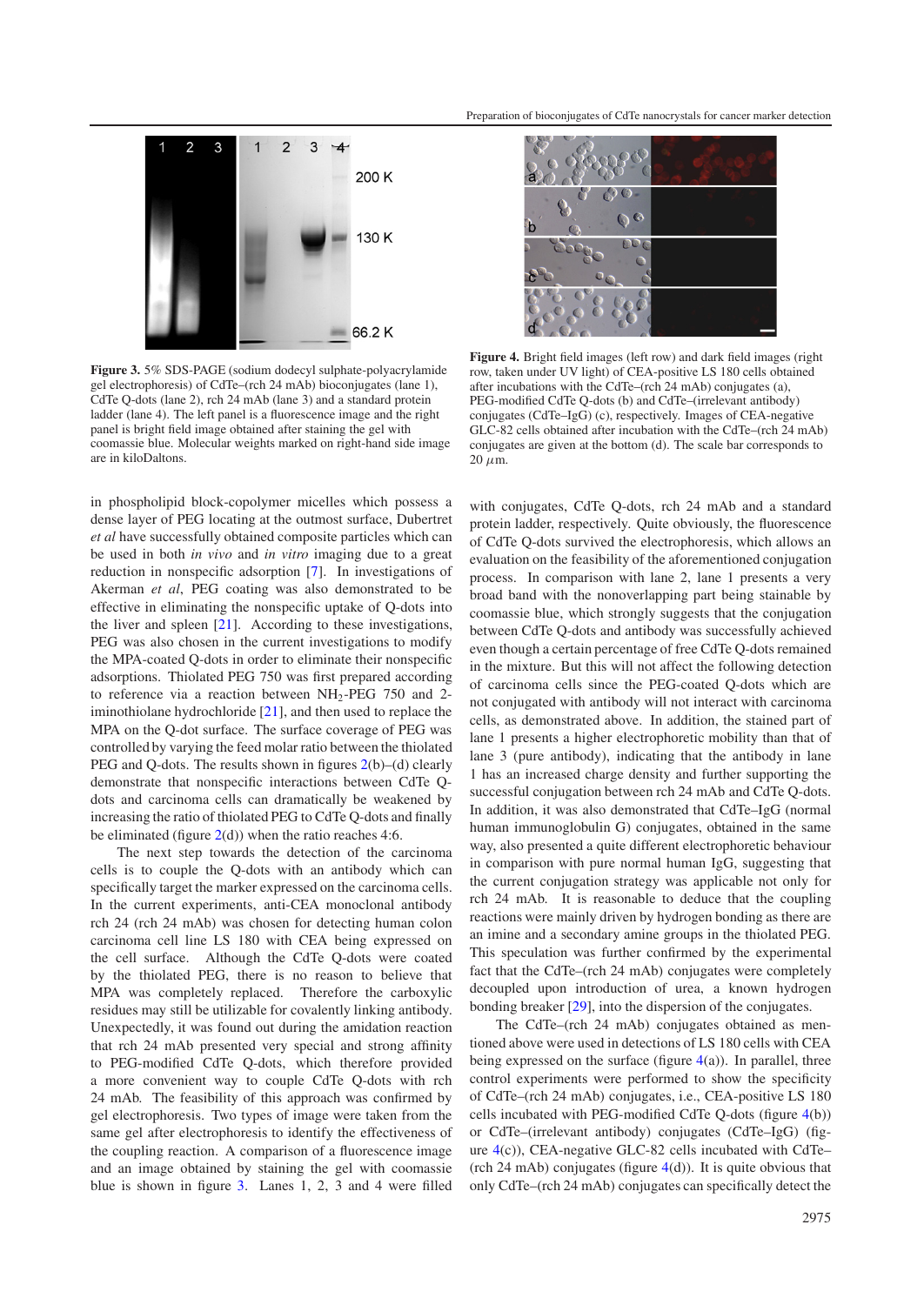<span id="page-4-13"></span>

Figure 5. Comparison of photostabilities of CdTe Q-dots (right row) and FITC (left row) labelled on the carcinoma cells. The images were taken under a continual irradiation (460–490 nm) from a 100 W mercury lamp for irradiation times of  $0$  (a); 1 (b); 2 (c); 3 (d) and 30 min (e), respectively. The scale bar corresponds to 20  $\mu$ m.

carcinoma cells. Furthermore, nearly one-to-one correspondence between cells shown in both bright field and dark field under fluorescence mode not only demonstrates that the CdTe– (rch 24 mAb) conjugates are still optically and biologically active, but also manifests the feasibility of using the current conjugates in cancer marker detection.

One of the most important reasons to use Q-dots as biomarkers is because they possess excellent photostability in comparison with conventional dyes. However, the photostability of Q-dots is usually very sensitive to their surface structure as well as their surrounding environments. Therefore, it is necessary to evaluate the photostability of CdTe Q-dots in the CdTe–(rch 24 mAb) conjugates. FITC was chosen for a comparison since it has widely been used for biological detections as a standard fluorescence marker. In detail, CEA-positive LS 180 cells were incubated first with rch 24 mAb and then with FITC-conjugated sheep anti-human IgG. Both of these two procedures lasted for 1 h. Finally the FITC-labelled LS 180 cells together with those labelled with Q-dots were subject to a continual UV irradiation (460– 490 nm) from a 100 W mercury lamp equipped on an Olympus fluorescence microscope. Fluorescence images were taken at 1 min intervals for the same exposure time. Five groups of representative images captured at different time points during illumination, i.e., 0, 1, 2, 3 and 30 min, are shown in figure [5.](#page-4-13) It is quite obvious that the fluorescence of FITC fades much faster than that from Q-dots and is almost gone after 3 min illumination. In huge contrast, the Q-dots remain luminescing throughout the test with only 10% loss in intensity. This dramatic difference will be beneficial to CdTe Q-dots prepared by the aqueous solution approach in applications of long-term tracking of biological processes. Moreover, statistical results demonstrated that CdTe Q-dots were 1.2 times more effective than FITC in detections of the CEA-positive LS 180 cells. This makes CdTe Q-dots potentially useful in immunofluorescence detection of cancer cells.

### **4. Conclusions**

Aqueous colloidal CdTe nanocrystals were synthesized by using 3-mercaptopropionic acid as surface-stabilizing agent and used as fluorescent markers in the immunofluorescence detection of carcinoma cells. Detailed experimental results reveal that the nonspecific adsorption of CdTe Q-dots on carcinoma cells can effectively be eliminated after MPA molecules capped on CdTe Q-dots are replaced by thiolated PEG synthesized according to the literature. Unexpectedly, the resultant PEG-capped Q-dots presented specific and strong affinity to the anti-CEA monoclonal antibody rch 24. The bioconjugates obtained simply by mixing PEG-covered CdTe and rch 24 mAb have been demonstrated to be able to specifically stain human colon carcinoma cell line LS 180 with CEA being expressed on surface, which therefore opens up a facile way for CEA detection. Due to the excellent photostability of the CdTe–(rch 24 mAb) conjugates, CdTe Q-dots prepared by the aqueous solution approach also exhibit great potential for further biological and biomedical applications, such as multicolour imaging and long-term tracking of biological processes.

# <span id="page-4-0"></span>**Acknowledgments**

<span id="page-4-3"></span><span id="page-4-1"></span>Funding was provided by an 863 project (2002AA302201) and a NSFC project (20225313).

### <span id="page-4-5"></span>**References**

- [1] Bruchez M J, Moronne M, Gin P, Weiss S and
- <span id="page-4-4"></span>Alivisatos A P 1998 *Science* **281** [2013–6](http://dx.doi.org/10.1126/science.281.5385.2013) [2] Chan W C W and Nie S 1998 *Science* **281** [2016–8](http://dx.doi.org/10.1126/science.281.5385.2016)
- [3] Wu X, Liu H, Liu J, Haley K N, Treadway J A, Larson J P,
- Ge N, Peale F and Bruchez M P 2003 *Nat. Biotechnol.* **21** [41–6](http://dx.doi.org/10.1038/nbt764)
- <span id="page-4-12"></span>[4] Gao X, Cui Y, Levenson R M, Chung L W K and Nie S 2004 *Nat. Biotechnol.* **22** [969–76](http://dx.doi.org/10.1038/nbt994)
- [5] Jaiswal J K, Mattoussi H, Mauro J M and Simon S M 2003 *Nat. Biotechnol.* **21** [47–51](http://dx.doi.org/10.1038/nbt767)
- [6] Larson D R, Zipfel W R, Williams R M, Clark S W, Bruchez M P, Wise F W and Webb W W 2003 *Science* **300** [1434–6](http://dx.doi.org/10.1126/science.1083780)
- <span id="page-4-6"></span><span id="page-4-2"></span>[7] Dubertret B, Skourides P, Norris D J, Noireaux V, Brivanlou A H and Libchaber A 2002 *Science* **298** [1759–62](http://dx.doi.org/10.1126/science.1077194) [8] Medintz I L, Uyeda H T, Goldman E R and Mattoussi H 2005
- *Nat. Mater.* **4** [435–46](http://dx.doi.org/10.1038/nmat1390) [9] Zhang C Y, Yeh H C, Kuroki M T and Wang T H 2005 *Nat.*
- <span id="page-4-7"></span>*Mater.* **4** [826–31](http://dx.doi.org/10.1038/nmat1508)
- <span id="page-4-8"></span>[10] Dubertret B 2005 *Nat. Mater.* **4** [797–8](http://dx.doi.org/10.1038/nmat1520)
- [11] Niemeyer C M 2001 *Angew. Chem. Int. Edn* **40** [4128–58](http://dx.doi.org/10.1002/1521-3773(20011119)40:22<4128::AID-ANIE4128>3.0.CO;2-S)
- <span id="page-4-9"></span>[12] Sinani V A, Koktysh D S, Yun B G, Matts R L, Pappas T C, Motamedi M, Thomas S N and Kotov N A 2003 *Nano Lett.* **3** [1177–82](http://dx.doi.org/10.1021/nl0255045)
- <span id="page-4-11"></span><span id="page-4-10"></span>[13] Derfus A M, Chan W C W and Bhatia S N 2004 *Nano Lett.* **4** [11–8](http://dx.doi.org/10.1021/nl0347334)
- [14] Murray C B, Norris D J and Bawendi M G 1993 *J. Am. Chem. Soc.* **115** [8706–15](http://dx.doi.org/10.1021/ja00072a025)
- [15] Bakalova R, Ohba H, Zhelev Z, Nagase T, Jose R, Ishikawa M and Baba Y 2004 *Nano Lett.* **4** [1567–73](http://dx.doi.org/10.1021/nl049627w)
- [16] Pathak S, Choi S K, Arnheim N and Thompson M E 2001 *J. Am. Chem. Soc.* **123** [4103–4](http://dx.doi.org/10.1021/ja0058334)
- [17] Mattoussi H, Mauro J M, Goldman E R, Anderson G P, Sundar V C, Mikulec F V and Bawendi M G 2000 *J. Am. Chem. Soc.* **122** [12142–50](http://dx.doi.org/10.1021/ja002535y)
- [18] Goldman E R, Anderson G P, Tran P T, Mattoussi H, Charles P T and Mauro J M 2002 *Anal. Chem.* **74** [841–7](http://dx.doi.org/10.1021/ac010662m)